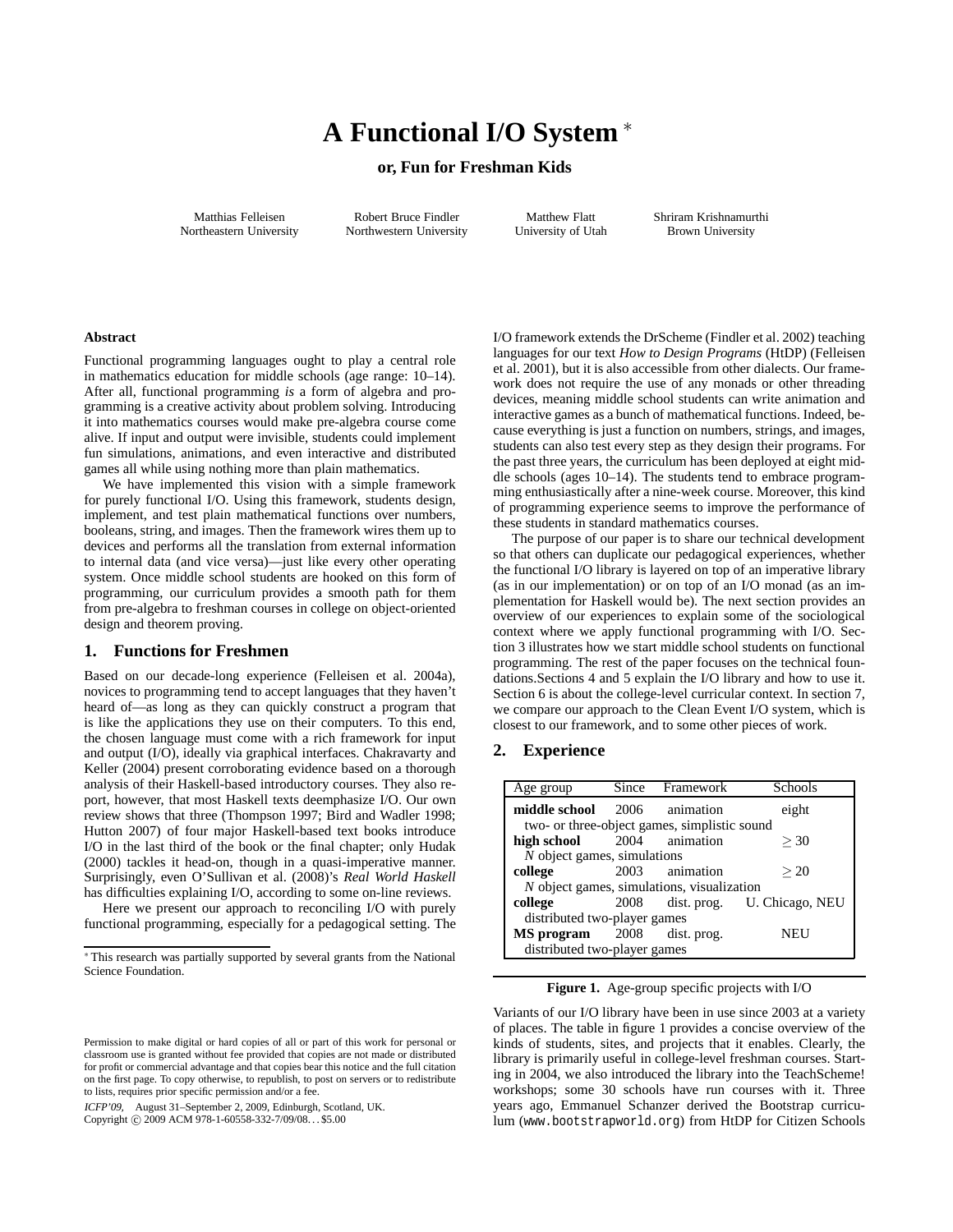(www.citizenschools.org), which runs after-school programs on a wide range of topics in poor neighborhoods across the US. At this point, eight sites (in Austin, the Bay Area, Boston and surroundings, and New York City) have used Bootstrap with a specialized variant of the I/O library. Finally, the first author uses the library in an immersion course for Northeastern's MS program.

Middle school students in the Bootstrap after-school courses typically have little background in mathematics. They are barely comfortable with calculations on numbers; they struggle with variables, if they have encountered them at all; and many are discouraged about the entire topic. Occasionally some of the students are concurrently enrolled in a first pre-algebra course.

One goal of Bootstrap is to bring across the notion of a function as something that relates quantities, though not necessarily numbers. Naturally, the citizen teachers (volunteer instructors working for Citizen Schools) do not tell students that they are about to study a parenthesized form of algebra. Instead, they demonstrate interactive computer games and encourage students to think about creating such games on their own.

A normal Citizen Schools course lasts nine weeks, with one two-hour session per week and no homework assignments. Within this time, most students design and systematically implement an interactive game of their choice that involves a fixed number of moving objects, object collisions, and score keeping. They code these games in the "Beginning Student" language of HtDP, extended with our new library. Citizen teachers report that the majority of students actively and enthusiastically participate in these courses, many asking for more when the course ends.<sup>1,2</sup>

By the end of the course, some of the citizen teachers share with the students that their game programs *are* mathematics. Anecdotal evidence suggests that making mathematics come alive in this manner has a direct impact on students' performance in subsequent mathematics courses. Numerous instructors report conversations with mathematics teachers on how the students have changed their attitude about mathematics and how their grades have improved.

The I/O library plays a similarly important role in high school courses and first-year college curricula as it does for Bootstrap. Many high school teachers and college instructors have noticed that students fail to understand mathematical functions. An introductory curriculum that makes functions critical and fun for animations, simulations, and interactive and multi-player/multi-computer games can thus play a central role in enhancing students' preparation. Once students understand the basic idea of a function, it is easy to motivate them to study the systematic design of functions as advertised in HtDP (Felleisen et al. 2004b). After all, designing properly enables them to write more interesting simulations, animations, games, etc. As we explain in section 6, this kind of first course also prepares students well for the rest of the first year, including applicative and imperative object-oriented programming.

Some typical examples are the freshman courses at the University of Chicago and Northeastern University. Although Chicago uses a quarter system, its course reaches the same milestones as Northeastern's, due to the small class size at Chicago and students' strong academic preparation. In both courses, students work out at least two complete game project in a purely functional setting, often the same ones at both places (2008: Snake, Chat Noir). The first project (between 500 and 1,000 lines) is repeated twice, once to ensure students can implement suggestions and a second time to introduce abstraction via higher-order functions. The second project (some 1,000–2,000 loc) is typically an end-of-semester/quarter project where students have some creative freedom, too. The authors have repeatedly observed that students continue to work on their game programs after the semester/quarter ends.

## **3. Arithmetic, Algebra, and Movies**

In middle school, mathematics teachers often ask students to determine the next number in a sequence such as 1,4,9. Or they show students a series of shapes and ask what the next shape should look like. Eventually these series are arranged in the form of tables, e.g.,

| $x =   0   1   2   3   4      i$                                     |  |  |  |  |
|----------------------------------------------------------------------|--|--|--|--|
| $y = \begin{bmatrix} 0 & 1 & 4 & 9 & ? & \dots & y(i) \end{bmatrix}$ |  |  |  |  |

and students are asked to fill in the result for 4 and to determine a general formula for determining *any* element in the sequence. Next comes an algebra course where students experience the joys of such exciting problems as two trains leaving from Chicago and Philadelphia and colliding in Pittsburgh.

Functional programmers know that these students are encountering their first core concept in their mathematical education: functions and "variable expressions." They also know that functions and expressions don't need to be restricted to numbers and operations on numbers. It is perfectly acceptable to speak of the arithmetic and algebra of booleans, chars, strings, etc.

DrScheme programmers also formulate functions and expressions that compute with images as first-class values, e.g.,

(empty-scene 100 100)

returns a blank square of 100 by 100 pixels, and

 $(place-image 10 20 (empty-score 100 100))$ 

combines the image of the rocket with the blank square by placing the former 10 pixels to the right of the left margin and 20 pixels down from the top margin of the latter.

Now imagine teaching in this context. Teachers can ask students what the next image in the following series is:



and what the general formula is for the image. As before, students would struggle and eventually come up with an answer.

At this point, teachers could explain that displaying 25 to 30 of these scenes per second would create the effect of a "movie" that simulates a rocket landing. Students know movies, and students find movies more interesting than trains colliding in Pittsburgh. So the teacher could show them how to play this movie in DrScheme:

(**define** (rocket-scene i) (place-image 50 i (empty-scene 100 100)))

The function definition captures the general answer to the teacher's question, though in parentheical syntax. Although this isn't close to the historically grown infix notation of mathematics (or to that of fashionable languages), our experience shows that students don't seem to mind after some initial reluctance. If the student now

<sup>&</sup>lt;sup>1</sup> Due to the demand, Schanzer [personal communication, Dec. 2008] is working on a second-level course for next summer.

 $^2$  Over the past few years, Alice [alice.org] and Scratch [scratch.mit. edu] have been touted as frameworks for teaching middle school students how to program. Both efforts are incomparable with Bootstrap for two reasons. First, both Alice and Scratch are mostly imperative and thus fail to have direct benefits for the students' mathematics education. Second, as others also note (Powers et al. 2007), these GUI-oriented systems come without a natural transition to full-fledged programming whereas our curriculum spells out a natural path from middle school mathematics to the second semester in college.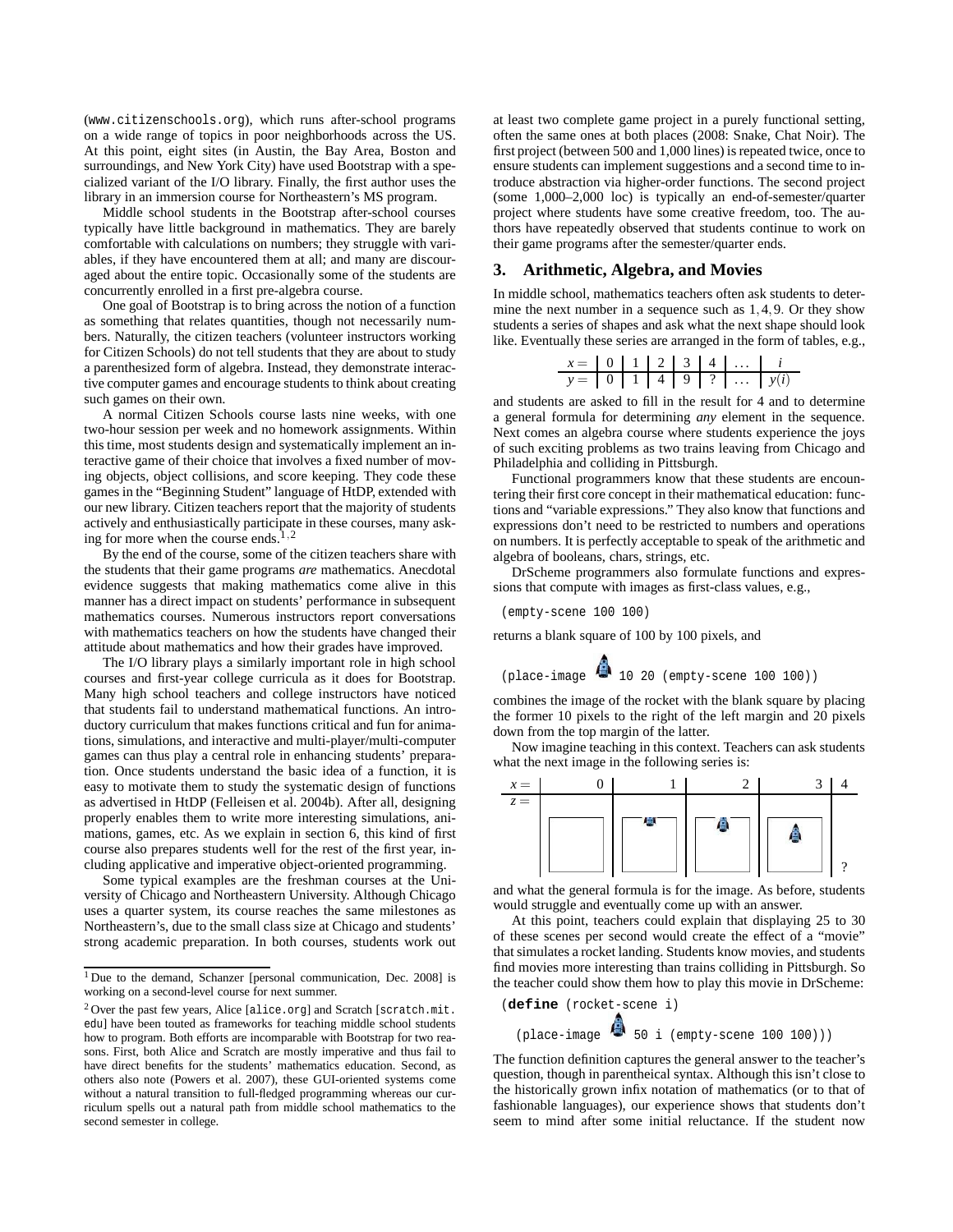applies the library function run-simulation to rocket-scene, the library generates a series of scenes. More precisely, it applies its

argument (here: rocket-scene) to 0, 1, 2, 3, ... and displays the resulting series of images in a separate window, like the one embedded in this paragraph, at the rate of 28 numbers per second.



The rest of the paper shows how to generalize this idea so that the language of  $9<sup>th</sup>$  grade

school mathematics can be used to design interactive, and even distributed, games.

# **4. Designing a World**

The HtDP curriculum heavily emphasizes functional programming. DrScheme (Findler et al. 2002), HtDP's accompanying IDE, supports a series of five teaching languages, each expanding the expressive power of its predecessor. The first four of these teaching languages are purely functional, and they are usually the only ones used in courses for novice programmers.





Our I/O framework comes as a library, dubbed UNIVERSE. The library implements and exports two expression forms for launching *world* and *universe* programs. This section explains worlds; the next one is about universes.

## **4.1 The World is a Virtual Machine**

To a student, the UNIVERSE library represents the computer's operating system and hardware. As such the library is the keeper of a representation of the state of the world. When the hardware or operating system notices certain events, the library hands over the state of the world to a function in the student's program and expects another state back. We call this state a *world*, and the phrase *world program* denotes the collection of functions that interact with the library. Combining the library and a world program creates an executable program.

The library is parameterized over the kinds of states—called WorldSt—that the world program wishes to deal with as well as the event handlers that process these states. A world program matches these two parameters with a data definition for the collection of states and with a collection of functions. Figure 2 expresses this dependency between the library and a student's program via a unit diagram (Flatt and Felleisen 1998). The universe library is parameterized over the type WorldSt; it exports two types and a function that consumes WorldSt-processing functions. Conversely, a world program is a unit that imports all of this, exporting in return a WorldSt type. Linking the two creates the executable.

In reality, though, programs specify types as comments, and UNIVERSE does not export a function for specifying event handlers but a syntactic extension, dubbed **big-bang**:

```
(big-bang WorldState-expr
           (on-tick tock-expr rate-expr†)
†
           (on-key react-expr)†
           (on-mouse click-expr)†
           (stop-when done-expr)†
           (on-draw render-expr width-expr†
                                 height-expr†)
†)
```
A **big-bang** expression has one required sub-expression—the initial state of the world—and five optional clauses (indicated via † superscripts). These clauses are introduced via one of five keywords (on-tick, on-key, on-mouse, stop-when, and on-draw), mimicking keyword-based parameter passing. Each clause specifies at least one sub-expression; two have additional optional subexpressions (see † superscripts).

When PLT Scheme encounters a **big-bang** expression, it first evaluates all sub-expressions and checks some basic properties. The result of WorldState-expr becomes the initial state of the world. The remaining values give access to a subset of the underlying platform's events:

1. If an on-tick clause exists, **big-bang** starts a clock that ticks at a rate of 28 times per second or as often as the result of rate-expr—a natural number—specifies.

The expression tock-expr must evaluate to a function of one argument:

;; WorldSt → WorldSt

Specifically, the function consumes a state of the world and produces one. The universe library invokes it on the current state every time the clock ticks; its result becomes the next state.

2. An on-key clause specifies how a world program reacts to a keyboard event. Its sub-expression must evaluate to a function of two arguments:

;; WorldSt KeyEvt → WorldSt

The first is again the current state of the world; the second is a data representation of the keyboard event.

In UNIVERSE, a keyboard event is represented as either a onecharacter string (e.g., "a") or a number of special strings (e.g., "left", "release"). The former denote regular keys on the keyboard; the latter are used to represent arrow keys, other special keys, and the event of releasing a key.

The library invokes this function for every keyboard event and uses the result of the invocation as the new state of the world.

3. Similarly, an on-mouse clause determines how a world program reacts to a mouse event with a function of four arguments:

 $i:$  WorldSt Nat Nat MouseEvt  $\rightarrow$  WorldSt

As always, the first argument is the current state of the world. The next two arguments capture the *x* and *y* coordinates of the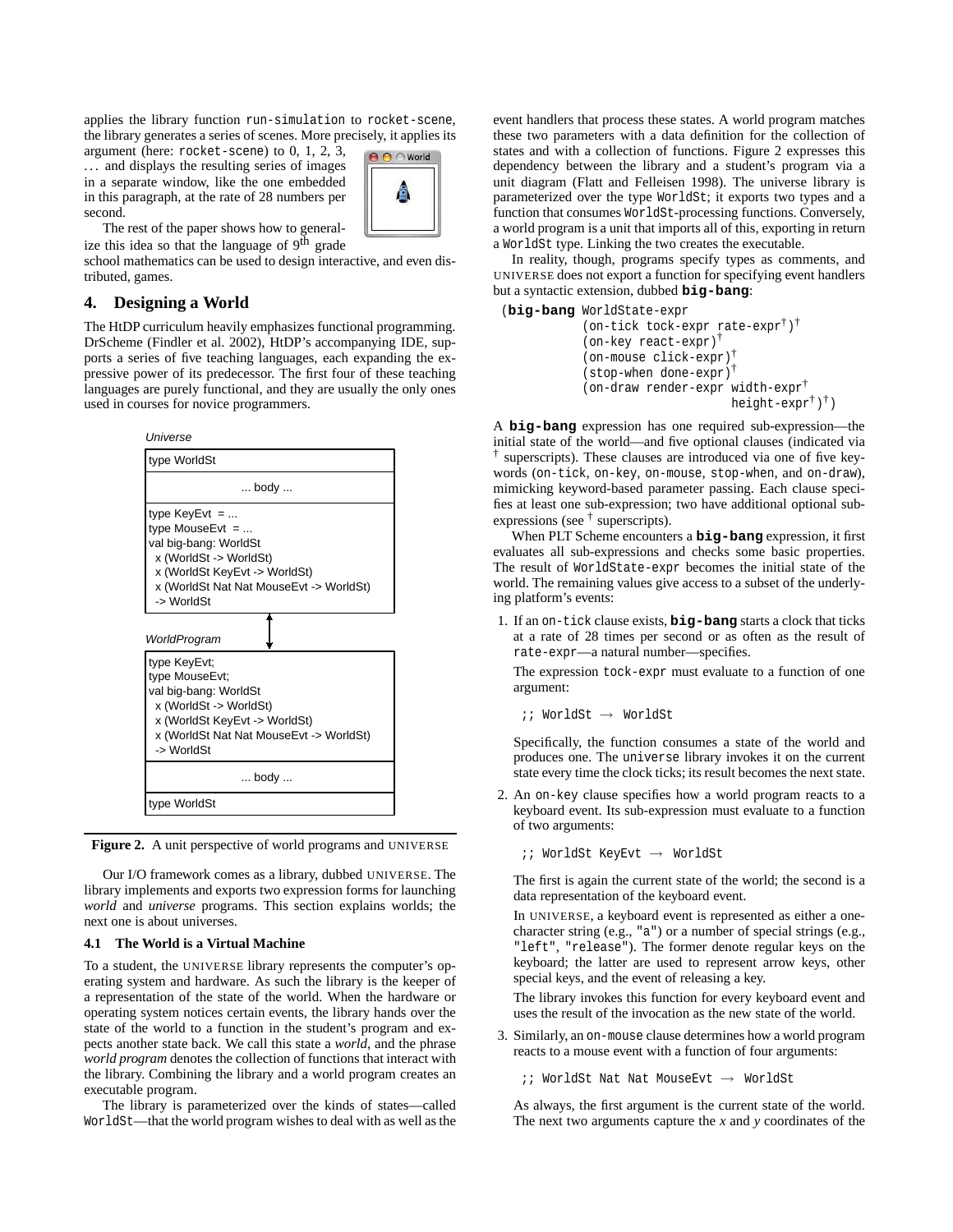

**Figure 3.** A state transition diagram for world programs

event, measured in the number of pixels from the left and top of the screen. Finally, the MouseEvt argument determines what kind of mouse action has taken place. It is one of the following six strings: "button-up", "button-down", "drag", "move", "enter", "leave".

Like the underlying operating system, the UNIVERSE library does not notify a world program of every mouse event, but it samples the mouse events at a reasonably high rate.

The result of applying the mouse-event handler function becomes the next world.

- 4. The stop-when clause determines when the world ends. Its sub-expression must evaluate to a predicate:
	- $i:$  WorldSt  $\rightarrow$  Boolean

After handling an event with one of the above event-handling functions, UNIVERSE uses this predicate to find out whether the resulting state of the world is a *final* state. If the result state satisfies the predicate, no further events are processed.

- 5. Last but not least, a **big-bang** expression may come with an on-draw clause, which has either one or three sub-expressions. The first sub-expression must evaluate to a function of one argument:
	- $i:$  WorldSt  $\rightarrow$  Image

If the **big-bang** expression specifies such a function, the UNI-VERSE library opens a separate window whose size is determined by the size of the first image that the function produces. Alternatively, a program may specify the size of the canvas explicitly via the two additional sub-expressions, which must evaluate to natural numbers.

The function specified in on-draw is used every time an eventhandling function produces a state. The resulting image is rendered in the separate window.

Once the world ends, **big-bang** returns the final state.<sup>3</sup>

As figure 3 suggests, the core of an executable world program denotes a state machine. Each element  $W, W', W'', \ldots$  of WorldSt is a state of this machine. For each state and for each kind of event, the event handlers (plus event-specific inputs) specify the successor state; that is, each state—except for final ones—is the source of three (family of) arrows (with distinct targets). The final states are those for which the predicate specified in the stop-when clause produces true.

What the figure does not show is the orthogonally specified rendering of each state as a scene or image. Although these images are values in PLT Scheme, they are usually not a component of world states. One way to imagine this rendering process is to add a different kind of arrow to each state and connecting this arrow to the scene that the on-draw function produces for this state.

Given this explanation, we can explain the workings of the run-simulation function. Its world is the world of natural numbers, i.e., the state of the world represents the number of times the clock has ticked so far:

```
;; WorldSt = Nat
```
;; interp. the number of clock ticks

As for run-simulation, it consumes a function from natural numbers to Scenes. Its purpose is to start the world, to count the number of clock ticks, and to invoke the given function on each clock tick to render a series of Scenes:

```
i: (Nat \rightarrow Scene) \rightarrow Nat
(define (run-simulation render)
  (big-bang 0 (on-tick add1) (on-draw render)))
```
The result of run-simulation is a natural number: specifically, the number of clock ticks that have passed (once the simulation halts).

### **4.2 Designing a World Program**

Designing a world program is surprisingly easy. The first step is to design a data representation for the information that varies and that is to be tracked through the duration of the program execution. We recommend expressing the data representation as a data (type) definition (or several) and equipping it with comments that interpret this data in terms of the visible canvas (world). Naturally, this data definition fills in for the WorldSt type from the preceding section.

The second step is to tease out constants that describe properties of the world. This includes both quasi-physical constants, e.g., the width and height of the screen, as well as image constants, e.g., the background or a fixed shape that moves across the scenery.

The third step is to design the event-handling functions. Here "design" refers to the design recipe from HtDP. Given that we already have data definitions (from the first step and the library), we also have contracts for all the top-level functions. Hence the next step is to think through examples and to turn them into tests. The creation of templates usually (but not always) uses the WorldSt type for orientation. After coding, it is important to run the tests.

Also following HtDP, iterative development is the most appropriate approach for world programs. Specifically, we recommend that students provide a minimally useful data definition for WorldSt and then design one state-processing event handler and the rendering function. This enables them to test the core of the program and interact with it. From here, they can pursue two different directions: enriching the data and adding event handlers.

#### **4.3 Controlling a UFO**

Let us illustrate how to design world programs with an example from the second or third week in a college freshman course. The goal of the exercise is to move a UFO ("flying saucer") across the canvas in a continuous manner. Later we add functions that allow "players" to control the UFO's movements via the arrow keys on the keyboard and via mouse clicks.

A moving object on a flat canvas has (at least) four properties, meaning we need to use a structure<sup>4</sup> to represent the essential data:

 $3$  It is instructive to contrast this to the type of reactimate in Fran (Elliot and Hudak 1997).

<sup>&</sup>lt;sup>4</sup> In teaching languages, a structure definition like this one introduces three kinds of functions: a constructor (make-ufo), a predicate (ufo?), and one selector per field to extract the values (ufo-x, ufo-y, ufo-dx, ufo-dy). PLT Scheme also adds imperative mutators on demand.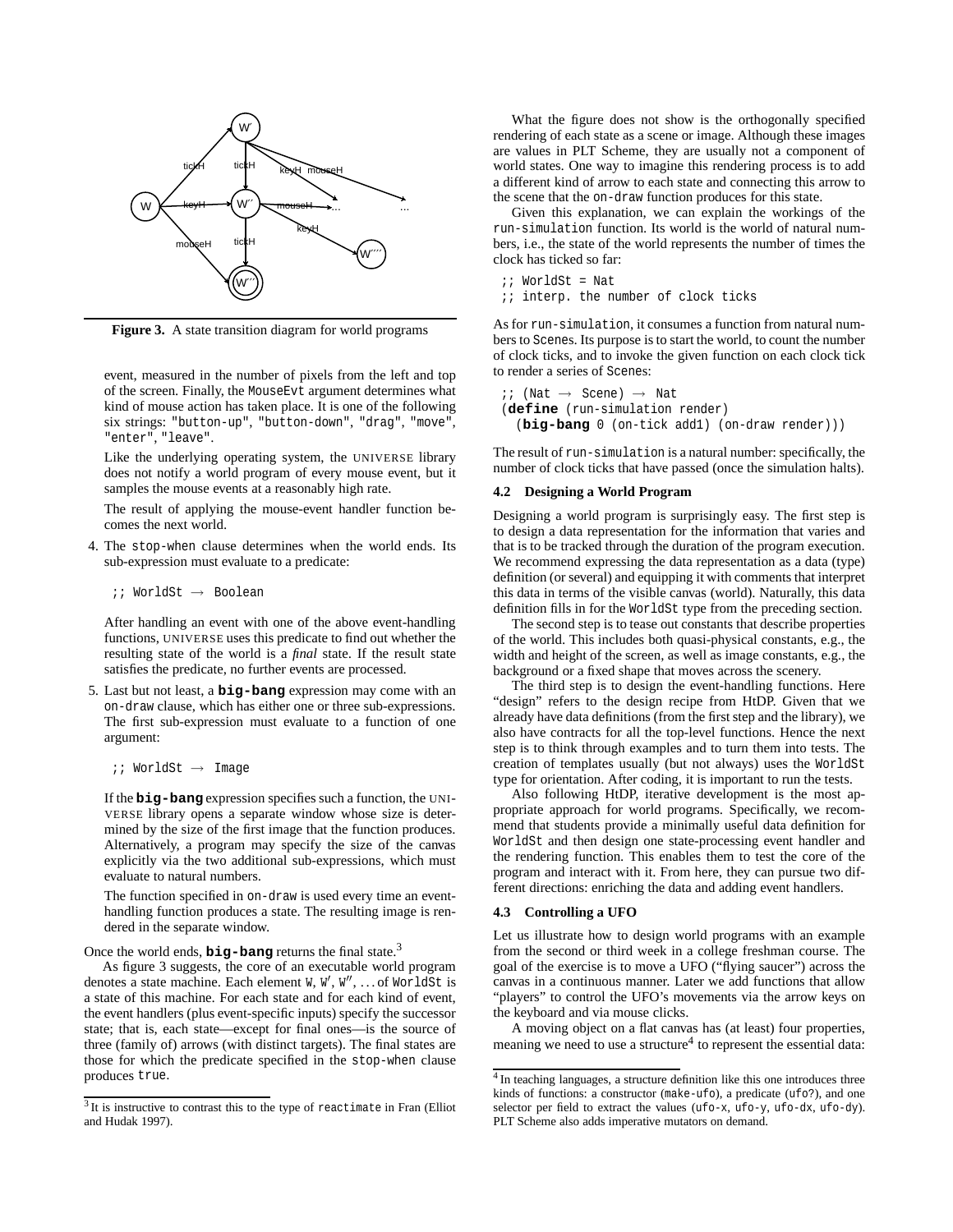```
;; WorldSt KeyEvt → WorldSt
i; control the ufo's direction via the arrow keys
(check-expect
  (control (make-ufo 5 8 -1 -1) "down")
  (make-ufo 5 8 -1 +1))
;; ... more test cases ...
(define (control w ke)
  (cond
    [(key=? ke "up") (set-ufo-dy w -1)]
    [(key=? ke "down") (set-ufo-dy w +1)]
    [(key=? ke "left") (set-ufo-dx w -1)]
    [(key=? ke "right") (set-ufo-dx w +1)]
    [else w]))
;; WorldSt Int → WorldSt
(define (set-ufo-dy u dy)
  (make-ufo (ufo-x u) (ufo-y u)
            (ufo-dx u) dy))
                                                     i: WorldSt Nat Nat MouseEvt \rightarrow WorldSt
                                                     \ldots move the ufo to a new position on the canvas
                                                     (check-expect (hyper (make-ufo 10 20 -1 +1)
                                                                             40 30 "button-up")
                                                                      (make-ufo 10 20 -1 +1))
                                                      ;; ... more test cases ...
                                                      (define (hyper w x y a)
                                                       (cond
                                                          [(mouse=? "button-down" a)
                                                           (make-ufo x y (ufo-dx w) (ufo-dy w))]
                                                          [else w]))
                                                     i: WorldSt \rightarrow Boolean
                                                     ;; has the ufo landed?
                                                     (check-expect (landed? (make-ufo 5 (- SIZE 5) -1 +1))
                                                                      false)
                                                      ;; ... more test cases ...
                                                      (define (landed? w) (>= (ufo-y w) SIZE))
```
**Figure 4.** Using keyboard and mouse events to control a ufo

```
(define-struct ufo (x y dx dy))
;; WorldSt = (make-ufo Nat Nat Int Int)
;; interp. the location (pixels)
;; and velocity (pixels/tick)
```
Because nothing else in this "game" changes over time, we identify the state of the world with the state of the UFO.

Next we fix the size of the canvas, the background (an empty scene), and the shape of the UFO:

```
(define SIZE 400)
(define MT (empty-scene SIZE SIZE))
(define UFO
  (overlay (circle 10 "solid" "green")
           (rectangle 40 2 "solid" "green")))
(define UFO.version2 –<sup>2</sup>)
```
This time we use basic image creation and manipulation primitives to create the right kind of shape; using the definition of UFO.version2 instead of UFO would of course work equally well.

With the above data definition, we have determined the complete type signature of the event-handling functions for clock tick events. Of course we should add a purpose statement:

```
;; WorldSt → WorldSt
```
;; move the ufo for one tick of the clock

The next step in our design recipe calls for examples that describe the behavior of the function. We formulate these examples immediately in the unit testing framework that comes with DrScheme's teaching languages:<sup>5</sup>

```
(check-expect (move (make-ufo 10 20 -1 +1))
               (make-ufo 9 21 -1 +1))
```
The example illustrates that the function's purpose is to add the velocity to the current position and to use it as the new position:

```
(define (move w)
  (make-ufo (+ (ufo-x w) (ufo-dx w))
            (+ (ufo-y w) (ufo-dy w))
            (ufo-dx w)
            (ufo-dy w))
```
<sup>5</sup> DrScheme collects all **check-expect** expressions and evaluates them after all definitions and expressions are evaluated. It then outputs the results and tabulates failed test cases with hyper-links to the source text of the test.

Before we can interact with the program, we must design one more function, namely, a function for rendering the current state of the world as a scene:

```
i: WorldSt \rightarrow Scene
i; place the ufo into MT at its current position
(check-expect (render (make-ufo 10 20 -1 +1))
                 (place-image UFO 10 20 MT))
```

```
(define (render w)
  (place-image UFO (ufo-x w) (ufo-y w) MT))
```
Designing such a function proceeds according to the same recipe as designing the move function. Also notice that we can test the outcome of this function as if it were a function on the reals. Because images are first-class values, it makes sense to construct the expected output and to compare it to the actual result of the function. PLT Scheme's standard equal? function works for images, too. While we recommend that students develop such "expected results" expression (interactively in the REPL) to gain some understanding of how the function should proceed, it is indeed possible to insert an actual image instead of such an expression:



Equipped with move and render, it is possible to define a main function and to watch these first two definitions in action:

```
i: WorldSt \rightarrow WorldSt
```
;; run a complete world program,

;; starting in state w0

(**define** (main w0)

(**big-bang** w0 (on-tick move) (on-draw render)))

In short, we have finished the first stage of our iterative design cycle, creating a first useful part of the overall program.

From here, it is easy to design the rest of the function. See the left-hand side of figure 4 for the definition of a function that controls the movements of the UFO via arrow keys. The function key=? compares two keyboard events. The right-hand side of the same figure displays functions for making the UFO jump to the position of a mouse click; mouse=? of course compares mouse events. The last function checks whether the UFO has landed.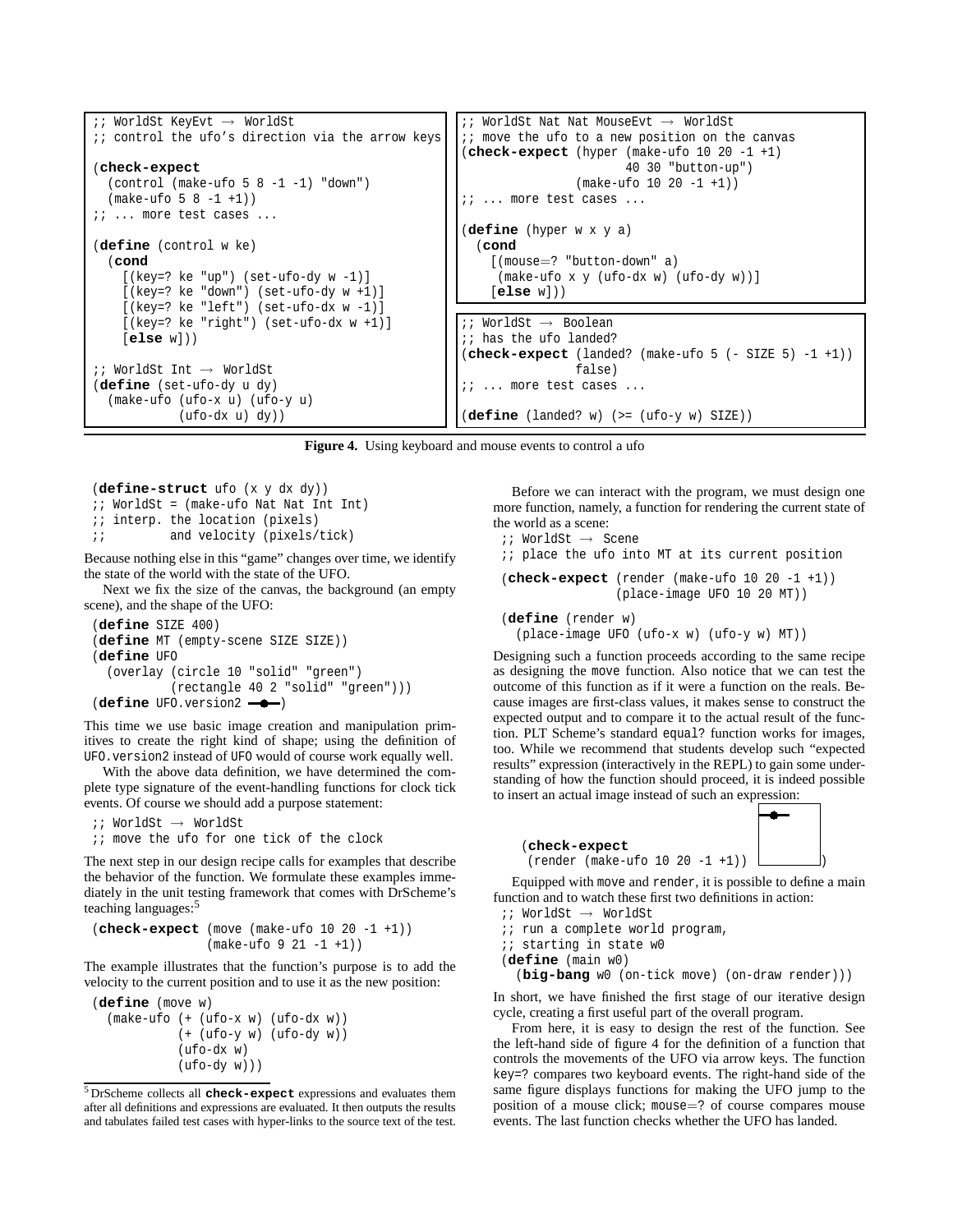# **5. Universe: A World is Not Enough**

Designing interactive graphical programs via purely functional programming is only half the game. The other half is about designing distributed programs, especially distributed games. The principles remain the same, but the differences deserve a close look.

## **5.1 Universes**

A universe consists of a distributed collection of world programs that communicate with each other via a programmable server:



We make no assumption about where the programs run, in particular, UNIVERSE cannot find servers automatically.

The communication links rely on TCP/IP connections, meaning messages sent from a world to a server (or vice versa) are guaranteed to arrive in the order in which they are dispatched. Of course, when two distinct world programs send messages to the server, there is no guarantee that the messages arrive in the order they were sent; similarly, if the server broadcasts messages to (some of) the participating worlds, the messages may again arrive at distinct worlds in an unrelated order.

In order to design a universe based on the UNIVERSE teachpack, students design a communication protocol, which they implement via a "server" program. Some protocols simply pass messages from one world program to another and back, with the server playing the role of a conduit. Other protocols assume that the server is an arbiter, enforcing the rules of a game or directing traffic among the participants, as in a chat room. Finally, the server could be configured in such a way that the world programs simulate peers in a peer-to-peer neighborhood.

### **5.2 A World in the Universe**

For a world program to participate in a universe, it registers with the server using a (register ip-expr) clause in its **big-bang** expression. The sub-expression designates an IP address (as a string).

A registered world program sends messages via its event handlers. To this end, the UNIVERSE library defines package structures and exports its constructor and predicate:

```
(define-struct package (world msg))
;; Package = (make-package World S-exp)
```
Moreover, the library actually deals with event handlers that return one of two kinds of results, meaning the signature of, say, key event handlers is really

;; WorldSt KeyEvt → (∪ Package WorldSt)

instead of the one specified in the preceding section. If an event handler produces a package, the library uses the value in the first field as the next state of the world, and the value in the second field is sent off to the server. Otherwise, the library assumes the result is just the state of the world.

To receive messages, a world program installs an event-handling function via an on-receive clause in **big-bang**. It subexpression must evaluate to a function with the following signature:

;; WorldSt S-exp → (∪ Package WorldSt)

When a message in the form of an S-expression arrives, this event handler is applied to the current state of the world and the message. Like all other event handlers, this handler may return a Package.



**Figure 5.** State transition view of world *communicating* programs

Figure 5 is a revision of figure 3 for communicating worlds. Again, all elements of WorldSt are states, but now all states come with four kinds of transition arrows. The fourth one is the event handler that deals with message receipts. In addition, each arrow now comes with an optional *output label* in the form of an Sexpression. Just as UNIVERSE displays the rendering of a state as an image for a world program, it also implements the sending these messages from state transitions to the universe's server.

## **5.3 The Universe and its Server**

The UNIVERSE library supports the design of *servers* in a manner that is analogous to the design of world programs. A programmer describes a server via a pair of specifications: a data definition of universe states, dubbed UniSt, and a **universe** description, which is analogous to a **big-bang** description.

For a server, three kinds of events matter most: the entry of an additional world into the universe, a world's disappearance, and the arrival of a message from a participating world. Accordingly server programs must deal with representations of participating worlds, and UNIVERSE supports this:

```
(define-struct iworld (name in out))
;; IWld = (make-iworld String Port Port)
;; interp. internal representation
;; of a participating world
```
The iworld structure keeps track of a world program's name, its input TCP port, and its output port, though a server program may only access the name field of iworld structures. Other than that, server programs must compare worlds and do so with iworld=?.

Here is the core grammar of a **universe** description:

```
(universe UniSt-expr
           (on-new new-expr)
```
(on-msg msg-expr) (on-disconnect disc-expr disc-expr)† ...)

The first, required sub-expression determines the initial state of the server. Furthermore, every **universe** description comes with an on-new clause and an on-msg clause. Optionally, it may also contain an on-disconnect clause.

Every server's event handler consumes the current state of the universe—as perceived and maintained by the server's event handlers—and the representatin of a participating world; it may also consume a message received from such a world. An event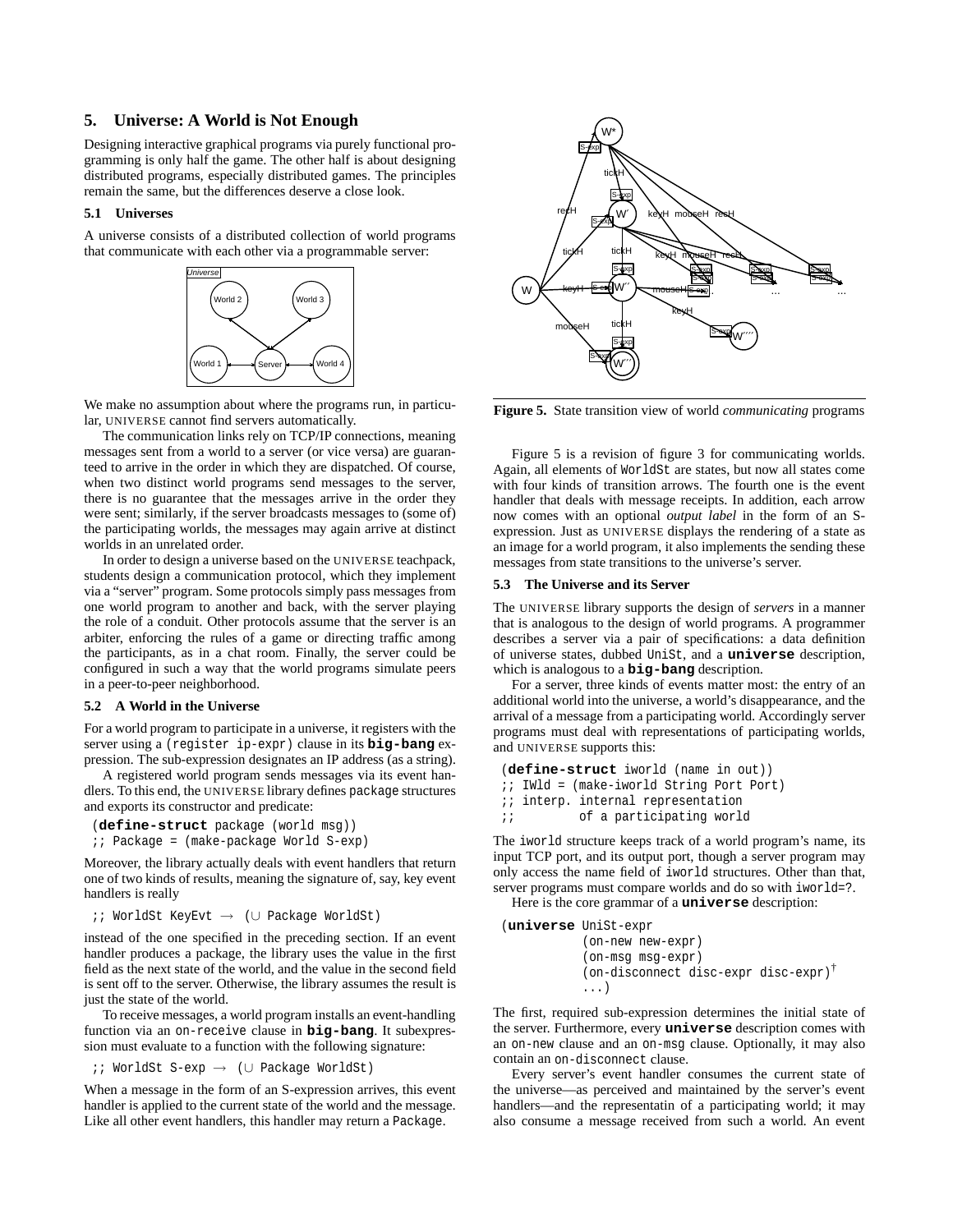handler produces a bundle, i.e., a UNIVERSE-specified structure that contains three distinct pieces of information: the new server state (UniSt); a list of messages to designated worlds; and the list of worlds to be discarded:

```
(define-struct bundle (state mails to-discard))
(define-struct mail (to msg))
;; Bundle = (make-bundle UniSt Mail∗ IWld∗)
;; Mail∗ = [Listof (make-mail IWld S-exp)]
;; IWld∗ = [Listof IWld]
```
Event handlers may only construct bundles and mails; they may not destructure them.

The event handlers function as follows:

1. An on-new handler has the signature

 $i:$  UniSt IWld  $\rightarrow$  Bundle

i.e., it consumes the server state and a representation of the world that wishes to join. The resulting bundle may contain this new world as one that should be discarded, which effectively represents a rejection of the request. Optionally, the handler may send out messages about the event.

2. An optional on-disconnect event handler has the same signature as an on-new handler, but it deals with the disappearance of a world from the universe:

```
i: UniSt IWld \rightarrow Bundle
```
This kind of event is usually due to a severed connection or because the corresponding world program shut down.

3. The signature for on-msg handlers also includes the message that arrived in the form of an S-expression:

 $i:$  UniSt IWld S-exp  $\rightarrow$  Bundle

When the on-msg event handler is invoked, it is applied to the state of the server, the world that sent in a message, and the message itself. The result bundle determines how this event is shared with other worlds in the universe.

Optional handlers may drive the server via clock ticks, render the current state of the server in a console, or deal with other events.

A complete universe program—as specified in a **universe** expression—is best thought of as a state-transition machine, just like the one for world programs depicted in figure 5. Each element of UniSt is a state of the machine; each event handler (and its auxiliary parameters) represents one possible transition from one UniSt element to another. In contrast to world programs, the state transitions in a universe program come with two labels: one for sending mail to a list of participating worlds, and another one for deleting worlds from the list of participants.

## **5.4 Designing a Universe**

Designing a universe requires two different perspectives: a global one concerning coordination and local ones for the server and the world programs. Once the global view has been developed, the local design of the servers and world programs proceeds just like stand-alone world programs.

The global perspective demands the design of a coordination and communication protocol. This protocol design has the goal of creating and maintaining an invariant for the universe. In order to achieve this goal, we teach students to consider the start-up phase, the steady-state phase, and the shut-down phase of a universe. For all cases, it is important to understand (1) the order in which events occur and (2) which S-expressions encode which messages.

Our experimentation with the UNIVERSE library suggests that interaction diagrams—like those used for object-oriented designs based on UML—are a good medium for discussing ideas. Instead of spelling out this recommendation in detail, however, we illustrate it with a simple example.

#### **5.5 Serving a Turn**

As mentioned, the coordination among the worlds of a universe depends on the server and the message protocol it employs. We and our students have implemented a number of servers. Here we illustrate the power of the UNIVERSE library with the design of a server and some UFO controller clients where each client gets a turn to control a (local) UFO. We start with the protocol design, followed by the design of the server, and then the adaptation of the UFO program from section 4 to support distribution.

*Protocol Design* The prose suggests the following, informal and schematic interaction diagram:



The three vertical lines are "world life-lines," while the horizontal lines are registration or message sending steps.

This particular diagram shows the key properties of our proposed universe. The server is on the left; the participating worlds are to its right. After creation, a world registers with the server, which we assume sends along a name for the world. Our diagram shows that as soon as a first world has registered, the server gives this world a turn without waiting for any other world to show up. If another world shows up—possibly during some turn—the server becomes aware of it but continues to wait for a "done" signal from the world whose turn it is. Once the active world ends its turn, the server gives a turn to the next world on the list. Finally, the diagram also shows what happens when a world disappears, say due to the closure of a connection. The server notes the disappearance and gives a turn to (one of) the remaining worlds.

**Server Design** From here, the design of the server proceeds just like the design of a world program, though we must observe the constraints imposed by the protocol. We start with the required data definition:

|           | $ii$ UniSt = IWld* |                                                  |
|-----------|--------------------|--------------------------------------------------|
|           |                    | :: interp. list of worlds in the order they take |
| $\cdot$ ; |                    | turns, starting with the active one              |
| $\cdot$ ; |                    | the active world (if any) is first               |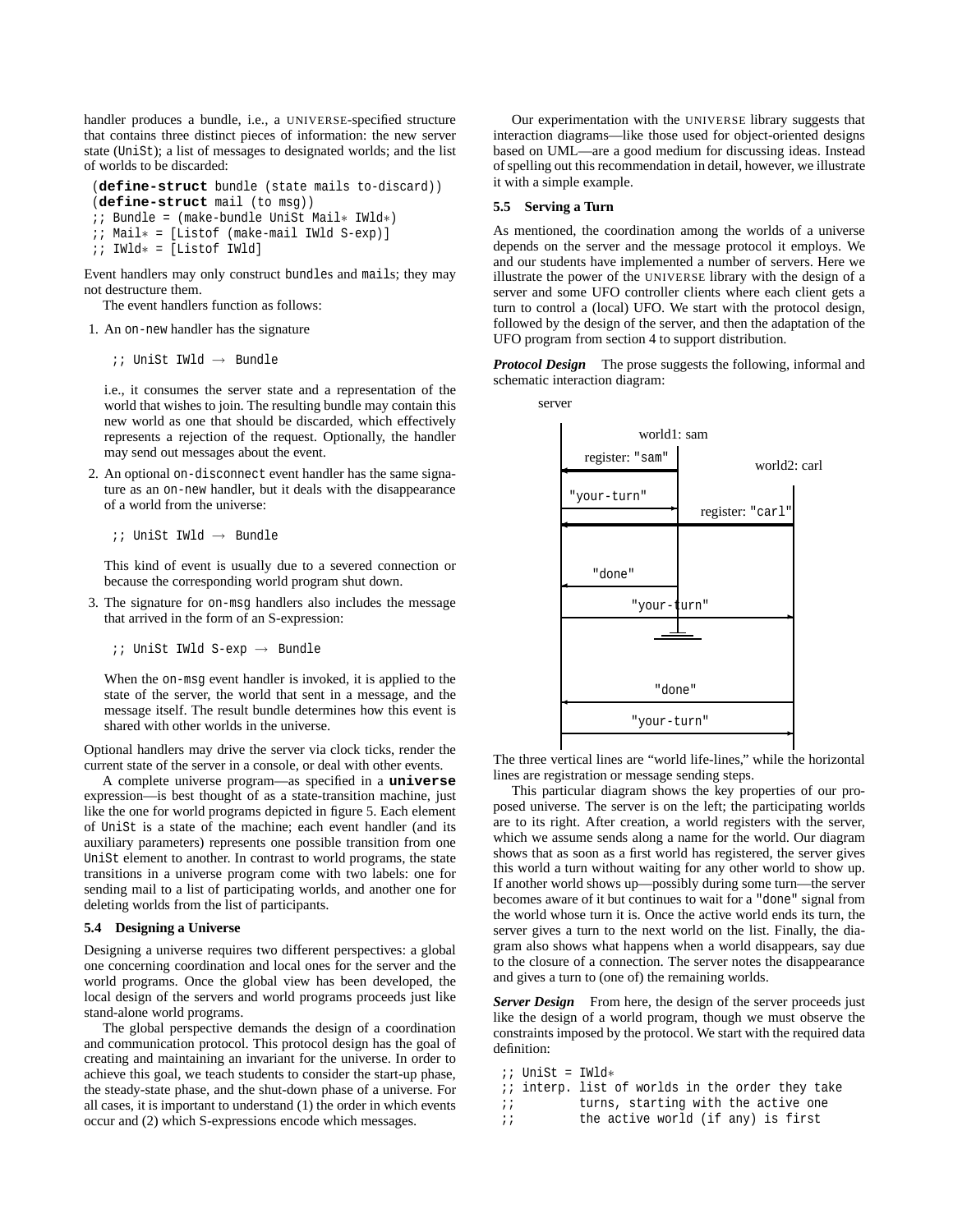



**Figure 6.** A primitive functional server program

Note again interpretation that comes with the data definition. It has several implications for the design of the event handlers.

Since this server deals with three kinds of events—registration of a world, message receipt, and disconnection of a world from the universe—we need three event handlers. The UNIVERSE specifications and the agreement to send certain messages dictate the contract statements:

```
i: add-world : UniSt IWld \rightarrow Bundle
```
- $i:$  switch : UniSt IWld "done"  $\rightarrow$  Bundle
- $i:$  del-world : UniSt IWld  $\rightarrow$  Bundle

The names of the three functions are suggestive of their purpose.

Just as in the case of the UFO controller, we can design these functions in a systematic manner. In support of unit tests for event handlers in a server, UNIVERSE exports three sample worlds iworld1, iworld2, and iworld3; of course, it does not export the capability of creating representations of participating worlds. Otherwise, the design of these three server functions proceeds in a straightforward fashion.

The three definitions and fragments of their test suites are displayed in figure  $6$ :<sup>6</sup>

- 1. the top-left box contains the code for adding a world;
- 2. the box in the bottom-left defines the function for dealing with a message from the active world, which is the only kind of messages that the server expects;
- 3. the top-right box concerns the event of a world disconnecting from the universe; and
- 4. the final box in the bottom right contains the definition of a auxiliary function for creating a list of mail to a single world.

As far as the server is concerned, the only task left to do is to formulate the **universe** expression and to evaluate it at DrScheme's reply to start the server:

(**universe** '()

```
(on-new add-world)
(on-msg switch)
(on-disconnect del-world))
```
Adding this expression to the bottom launches a process that waits for TCP/IP events and deals with them by invoking one of the three event handlers.

*Client Design* To illustrate how the client side works, let us consider a small change to our UFO controller from the preceding section. Suppose we give each "player" a turn to land a UFO and that when the UFO touches the ground, it is the next world's turn. One obvious implication is that there is now a distinct new kind of state of the world:

```
;; WorldSt is one of:
```

```
;; --- "rest"
```
;; --- (make-ufo Nat Nat Int Int)

When it isn't this world's turn, the world is in a "rest" state.

Next we replace the event handler for ticks with a function that sends out messages when the UFO lands:

```
;; WorldSt → (∪ WorldSt Package)
(define (move.global w)
  (cond
    [(string? w) w]
    [else (local ((define v (move w)))
            (if (not (landed? v))
                 v
                 (make-package "rest" "done")))]))
```
The function distinguishes the two cases from the data definition. For a string, it returns the world as is. Otherwise, it moves the world using the old move function and then checks whether the UFO has landed; if so, the new event handler produces a package.

In addition, we need a handler for "your-turn" messages:

```
;; WorldSt "your-turn" → WorldSt
;; assume: messages arrive only
```

```
;; if the state is "rest"
```

```
(define (receive w msg)
```

```
(make-ufo 20 10 -1 +1))
```
<sup>6</sup> The definitions use the **local** construct from the HtDP teaching languages. Roughly speaking, (**local** defs body) introduces the mutually recursive definitions defs for the evaluation of body. Unlike Scheme's internal definitions, **local** definitions have the exact same semantics as global definitions but come with a restricted lexical scope.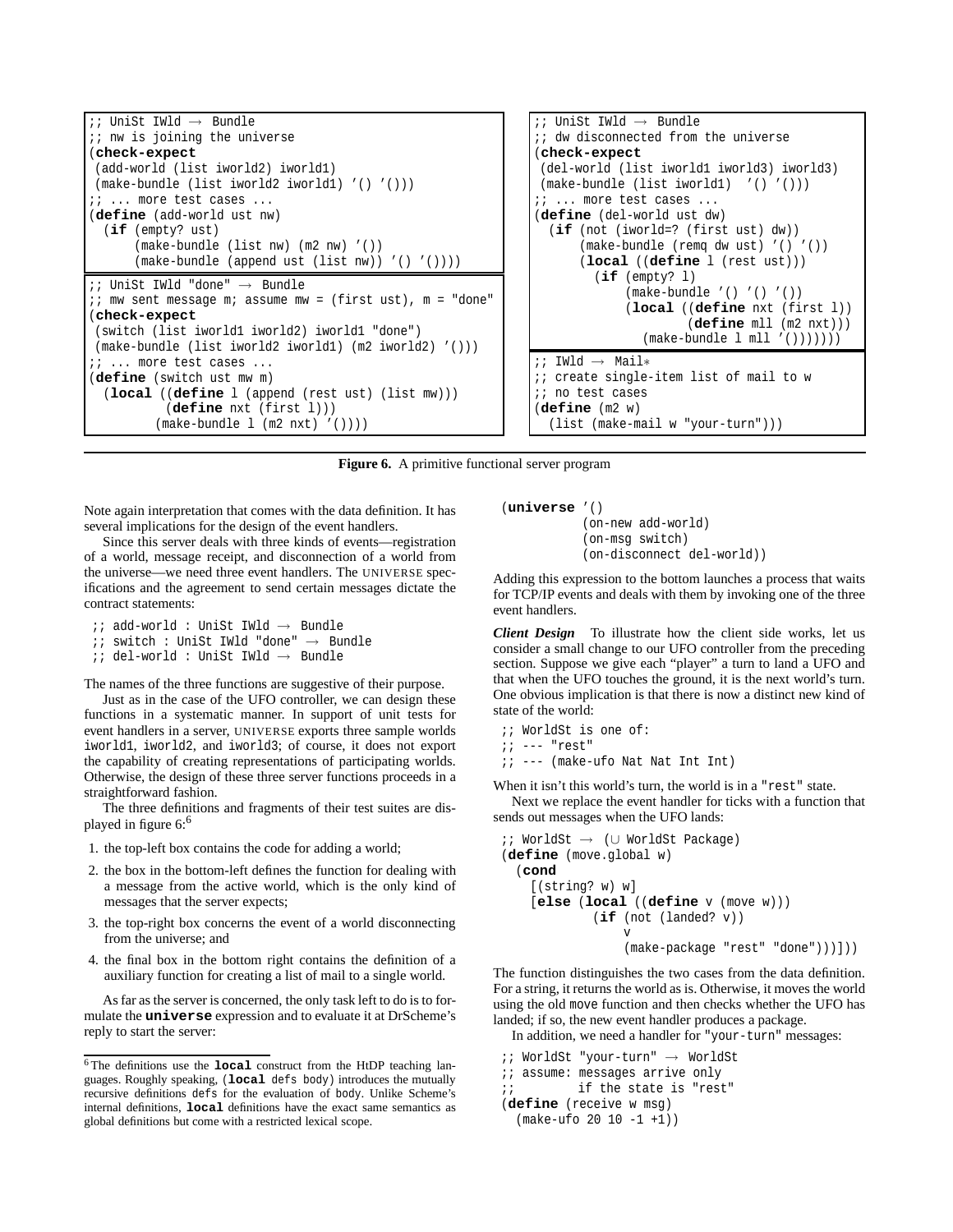```
;; WorldSt (WorldSt → WorldSt) (WorldSt KeyEvt → WorldSt) (WorldSt Nat Nat MouseEvt → WorldSt) [Listof Event]
\mathbf{i} ; \rightarrow;; WorldSt
;; process a list of events given the initial world and event handlers
(define (big-bangF w0 tickH keyH mouseH loe0)
  (local (... dispatch: see below, on the right ...
           ;; accumulator design: w is the result of dealing with all events between loe0 and loe (inclusive)
           (define (big-bangF w loe)
             (cond
               [(empty? loe) w]
               [else (big-bangF (dispatch w (first loe)) (rest loe))])))
    (big-bangF w0 loe0)))
(define-struct tick ())
(define-struct key (kind))
(define-struct mouse (x y kind))
;; An Event is one of:
j : --- (make-tick);; --- (make-key KeyEvt)
;; --- (make-mouse Nat Nat MouseEvt)
                                        i: WorldSt Event \rightarrow WorldSt
                                        i; deal with a single event, given the state of the world
                                        (define (dispatch w e)
                                           (cond
                                             [(tick? e) (tickH w)]
                                             [(key? e) (keyH w (key-kind e))]
                                             [(mouse? e) (mouseH w (mouse-x e) (mouse-y e) (mouse-kind e))]))
```
**Figure 7.** The semantics of functional event handling

Unlike move.global, receive does not distinguish two kinds of worlds. Whether the world is in a resting state or not, the function returns some UFO.

The revised main function registers the world with the server and specifies a name for the world that is used for registration:

```
i: String \rightarrow WorldSt
(define (main-for-client n)
  (big-bang "rest"
              (on-tick move)
              (on-draw renderR)
              (on-rec receive)
              (name n)
              (register LOCALHOST)))
```
Here we assume the server is running on the same computer as the client and that renderR renders the new kind of worlds.

**Note**: The design assumes that all participating worlds and the server implement the protocol correctly. The assumptions above suggest how functions may protect themselves against errors in the implementations or attacks. The reader may wish to explore the small changes needed to check those assumptions.

## **6. Design and Curriculum**

Designing reactive programs in a purely functional manner comes with several advantages. For one, it is straightforward to explain **big-bang** as if it were a function. As figure 7 shows, this function traverses a list of events, $7$  accumulating the changes to the initial world. Also, it uniquely fits in with our design curriculum, which covers functional design followed by courses on logical reasoning and object-oriented design.

## **6.1 Design Recipe**

HtDP introduces its teaching programming languages as a generalization of school mathematics. Instead of functions over just numbers, these languages can express functions and expressions that deal with atomic data (numbers, symbols, chars, strings, images, boolean data) and compound data (structures, vectors, and lists). In the third and fourth part of the book (and its teaching languages) **lambda** and local definitions are added.

Programming is developed as the systematic design of computational solutions to "word" problems. The design of individual functions follows a general six-step procedure paired with a systematic development of data definitions. The design of programs is presented as an iterative refinement process, comparable to the scientific process of developing models of the world. Specifically the program is the model, and the world is the set of our (or our client's) objectives. As we refine the program, our model satisfies more and more of the objectives.

Obviously, this design recipe also applies to the design of I/O functions for world and universe programs. The key is that UNI-VERSE translates external information into internal data and invokes the event handlers on the latter. Furthermore, the event handlers produce only internal data, which UNIVERSE then displays as external information. The translations are hidden from the students' transformations. Hence, the process of formulating contracts, functional examples, etc. remains the same. Because images are just another form of atomic data, the design recipe even applies to the rendering functions that produce complex graphical scenes.

The separation of the actual act of performing I/O from the processing or production of I/O data is critical for effective testing. It empowers a programmer to unit-test every single function, covering the complete chain from where input data appears to the point of where output data is delivered. As a matter of fact, this covers the testing of image-producing functions for which we recommend two different testing strategies. The first is to develop an expression in the read-eval-print loop of DrScheme that creates an image for simple inputs. This kind of experimentation suggests both an "expected value" expression as well as the body for the desired function. The second strategy is to create the expected image separately:

```
(check-expect (create-ufo) \rightarrow(check-expect (render-world (make-ufo ...))
  (place-image
               ... ...
               (empty-scene SIZE SIZE))
```
As the second **check-expect** specification shows, it is of course possible to mix and match those two strategies.

Once tests are developed, DrScheme's built-in test coverage tool pin-points those expressions that haven't been evaluated during a

 $7$  Our implementation replaces the list with an imperative stream of events, plus a thread for receiving messages from the server. The stream dispatcher and the thread are coordinated via the CML-inspired synchronization primitives of PLT Scheme.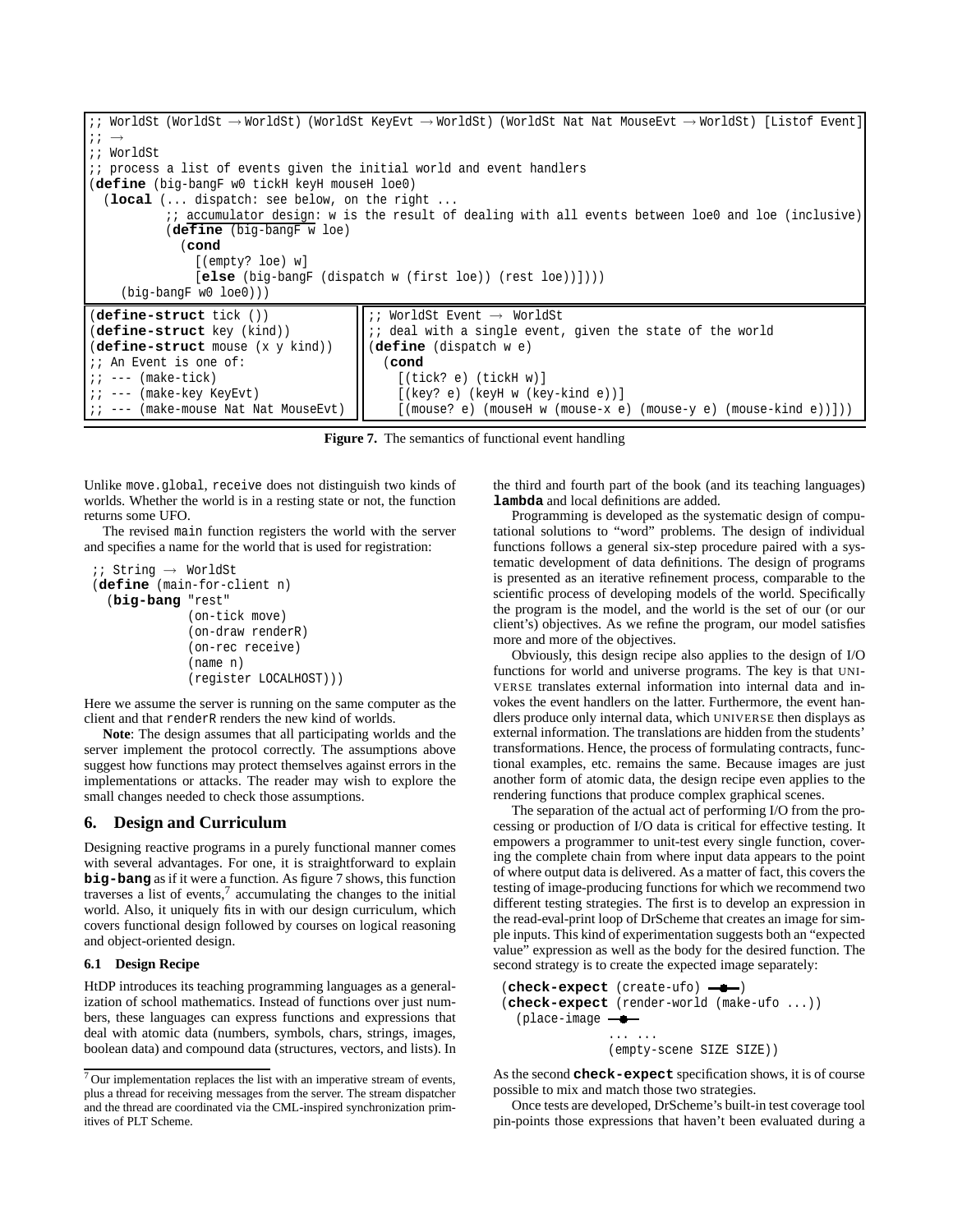

**Figure 8.** Applicative and imperative world classes

test run. We want novice programmers to attempt to cover all expressions, except for those that connect the event handlers to the underlying operating system (**big-bang**, **universe**). While complete coverage is a good first goal, the design of reactive programs tends to demonstrate that unit testing does not suffice. Even when an individual reactive function passes all unit tests, the composition of all the reactive functions to deal with a large stream of events often concocts scenarios that the unit tests don't cover. Put differently, reactive programming demands some amount of integration testing, too. Given our "list of events" semantics, programmers can usually mimic these scenarios with the composition of event handlers.

Last but not least, because the event handlers are just functions, we can also subject them to the functional random testing (Claessen and Hughes 2000) tools now built into DrScheme or its theorem proving environment (Eastlund 2009). Indeed, programmers who learn to formulate conjectures and validate conjectures via random testing are ideally prepared to study the automated verification of interactive/reactive programs.

### **6.2 Reasoning about Worlds and Universes**

During their second semester at Northeastern University, computer science majors study the logic of computation. The course combines a standard theoretical introduction into logic with practical hands-on exercises based on the ACL2 system (Boyer and Moore 1996); see our experience report on the test run of this course (Eastlund et al. 2007). Roughly speaking, the ACL2 system consists of an applicative Common Lisp and an automatic theorem prover based on first-order classical logic.

Two years ago we extended the ACL2 system with the UNI-VERSE library, enabling students to write reactive games, formulate conjectures about the safety of their game programs, and prove them correct via the ACL2 theorem prover (Eastlund and Felleisen 2009). Here is a typical theorem from such experiments:

```
(defthm preserve-safety
  (implies (safe-state game-state)
           (safe-state (tick game-state)))
```
When the theorem prover fails, students are encouraged to subject their conjectures to our ACL2 random tester (Eastlund 2009).

The mechanized proofs are based on the semantics of the **big-bang** function in figure 7 and a more general version for universes of world programs. Specifically, a macro unfolds claims about a specific instance of **big-bang** expressions into an application of a function like big-bangF to all possible lists of events.

## **6.3 On to Classes**

At the same time as freshmen learn to formulate claims about their functional animation programs and to prove them correct, they are enrolled in a parallel course on design in the context of class-based object-oriented languages. We prepare the transition at the end of the first semester with some simple conventions and arrangements. Specifically, instead of arranging functions by feature (e.g., all rendering functions in one place, all key-event related functions somewhere else), we organize functions around data definitions.

For example, we start with all event handlers for WorldSt:

```
;; WorldSt is one of ...
;; WorldSt → WorldSt
(define (world-tickh w) ...)
i: WorldSt \rightarrow Scene
(define (world-render w) ...)
;; WorldSt KeyEvt → WorldSt
(define (world-keyh w ke) ...)
```
and follow it up with an arrangement around UFO:

```
;; UFO is one of ...
i: UFO \rightarrow UFO
(define (ufo-move u) ...)
i: UFO Scene \rightarrow Scene
(define (ufo-add-to-scene u s) ...)
i: UFO Symbol \rightarrow UFO
(define (ufo-chg u dir) ...)
```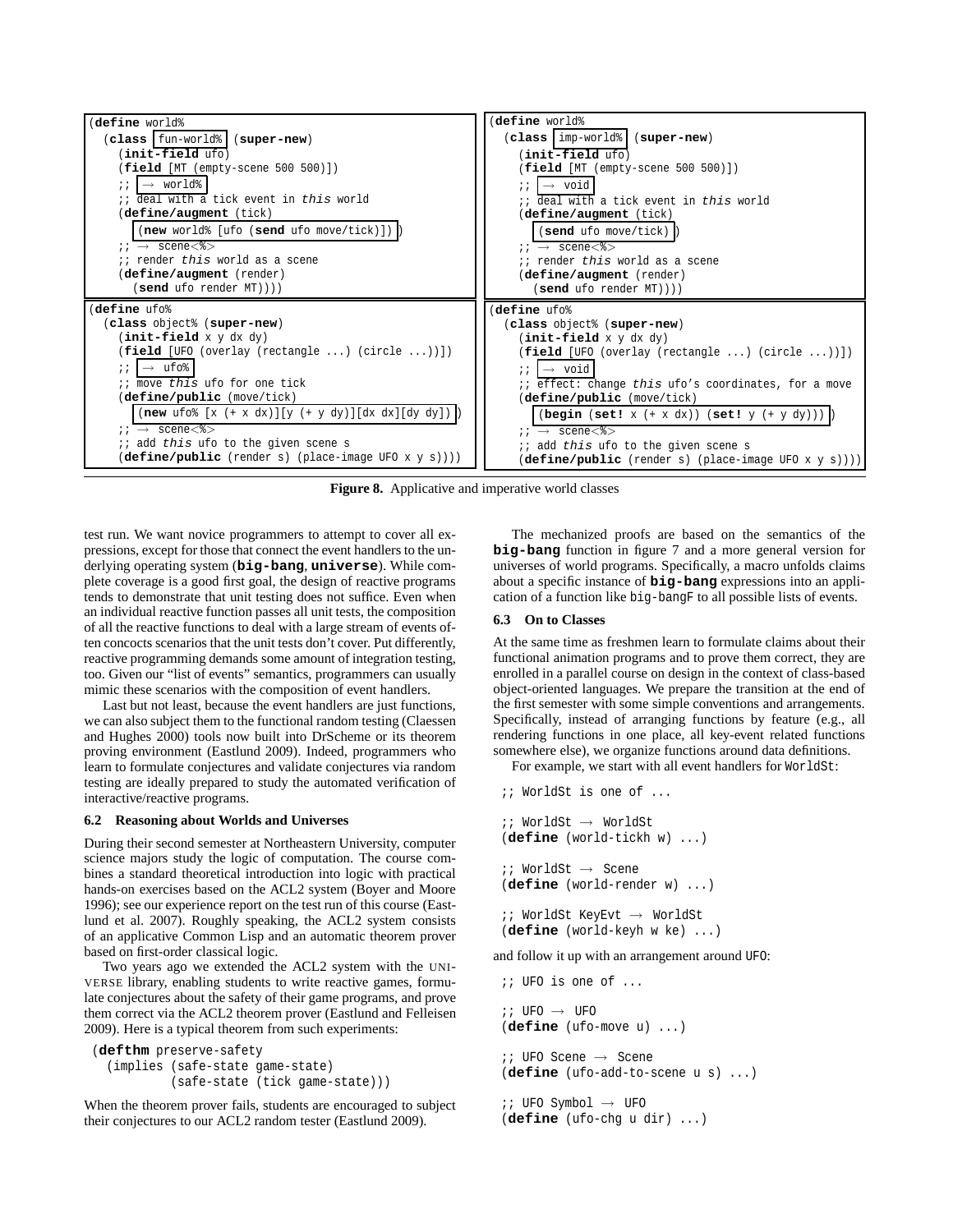We always make the current state the first parameter of a function, analogous to the implicit *this* parameter in methods.

An experienced programmer can immediately see that programming functional I/O methods is notationally even more convenient in a class-based context than in a functional language. In contrast to functions, methods are defined in a context where all the pieces of a world are accessible as fields.

Consider the left-hand side of figure 8. It displays a version of the UFO program in PLT Scheme's class system (Flatt et al. 2006).<sup>8</sup> The functions from section 4 have been turned into methods of a class world% and ufo%. Each event-handling method returns a new instance of the class. Instead of selectors, the methods use field names to access the current values of the world state. Furthermore, the world% class is derived from an abstract class that provides default functionality for all event handlers and the imperative functionality for connecting event-handling methods to the machine's devices. It naturally motivates inheritance and overriding.

Finally, while an applicative world design with classes is notationally superior to a structure-based design, it still suffers from the notational overhead of creating new objects for every transformation. The move/tick ("move per tick") method in ufo%, for instance, copies both the dx and the dy field into the new instance. Compare this method with move/tick in the imperative variant of ufo% on the right-hand side of figure 8. In general, the transition from a state-transforming functional program to an imperative object-oriented program is straightforward, easy to explain, and thus clarifies to students how the design principles of their first, functional experience carries over to the languages they expect to encounter in college.

## **7. Related Work**

*From a technical perspective*, the Clean Event I/O system (Achten and Plasmeijer 1995) comes closest to our approach.<sup>9</sup> The Clean programming language supports so-called abstract I/O devices to which programs attach event handlers. In contrast to our event handlers, a Clean event handler has the following signature

;; WorldSt × ∗DeviceSt → WorldSt × ∗DeviceSt

where DeviceSt type represents the state of an abstract I/O device. The ∗ notation on a type adds a linearity constraint on the type; the type system enforces this linearity constraints for the matching function parameter. For event handlers, the linearity constraint means that reading and writing to the I/O devices is enabled and translated into efficient imperative actions. Naturally, linearity constraint also has implications for the design and organization of event handlers, making them look like imperative functions.

Our I/O framework supports only devices (windows, keyboards, mouse clicks, clocks) whose state can be supplied all at once when an event handler is invoked. Conversely, if a state needs to change, the event handlers don't write to the device. Instead, the library uses an orthogonal rendering function to translate the state into an image that it displays, or it allows event handlers to return an additional value that it writes to a TCP port. In short, because our framework completely decouples event processing from writing to a device, there is no need in our framework to use linearity types and to thread the state of a device through an event handler.

An additional difference between Clean and UNIVERSE concerns the nature of the devices. In Clean I/O devices are abstract types; in UNIVERSE the rendering functions translate states into

concrete types (images). This concreteness enables UNIVERSE programmers to test all functions of an interactive graphical program, including those that produce output. Contrast this situation with the use of an abstract device type in Clean and of the I/O monad in Haskell. The testing of I/O functions in such a framework is similar to the testing of imperative procedures, requiring elaborate set-up and tear-down steps. We consider this activity out of reach for middle school students and distracting for courses that focus on design.

Functional reactive programming (FRP) (Elliot and Hudak 1997) overcomes this problem by enabling programmers to write in a functional style over imperative values (event streams, behaviors). The programmer effectively describes a dataflow graph via expression dependencies; the run-time system updates values using this graph. While programming with event streams and behaviors is truly elegant, our pedagogic experience has been that the necessity of operators like switch puts it out of the reach of novices. Technically, FRP also has the disadvantage of requiring devices to be adapted to behave as reactive elements, which is a research problem that has been solved only partially (Ignatoff et al. 2006).

Erlang (Armstrong et al. 1996) factors its I/O framework in a different but related manner. A distributed program in Erlang also consists of world-transforming event handlers, though such a program also need a process-local loop to keep track of the state. Our UNIVERSE library naturally separates these two concerns by factoring out the common loop from the server and the participants.

*From a pedagogical perspective*, van Dam and his colleagues (1987, 1995) pioneered the event-oriented approach for teaching novices in the 1980s, but via imperative object-oriented programming. Bruce et al. (2001, 2004) resumed this direction in the early 2000s. We consider the functional alternative presented here even more useful than an imperative, object-oriented approach. On one hand, a functional approach is close to the mathematics that students encounter, meaning our approach promises a straightforward skill transfer. While we have only anecdotal evidence so far, we are convinced that a formal evaluation would confirm this conjecture. On the other hand, we consider object-oriented programming for novices an overkill because beginners don't have programs of enough complexity to benefit from the structuring that object-orientation provides and demands.

Chakravarty and Keller (2004) share our analysis concerning the teaching of functional programming languages in the first course as well as the problems of Haskell I/O. Their reaction is to turn this weakness of Haskell into an advantage. Specifically, the course switches perspective, emphasizing the imperative character of I/O *actions* and the need for *ordering actions*. While we acknowledge the pedagogical need for a transition to imperative programming, we consider this strategy a kludge and prefer the systematic approach via objects explained in section 6.3. After all, postponing I/O suggests that functional programming can't cope with the full spectrum of programming tasks and fails to exploit it for the motivational aspects of assignments.

An alternative and appealing solution is due to Achten (2008), who packaged up one special-purpose case study (playing soccer) along the lines of our framework. Sadly focusing on soccer limits the appeal of the framework to certain cultures and countries.

Finally, Hudak and Peterson each briefly taught Haskell-based functional programming to small groups of selective middle school and high school students. Both arranged lectures around Haskore and Pan but did not use any texts [Hudak and Peterson, independent personal communication, Feb. 2009.]

## **8. Conclusion**

Our work demonstrates that with a suitable I/O framework, purely functional programming is an engaging medium for students of all ages. The Bootstrap effort routinely guides middle school students

<sup>&</sup>lt;sup>8</sup> In our courses and workshops, we use Java.

<sup>9</sup> Acten (with Weirich, 2000) turned the Clean Event I/O system into the Clean Object I/O system and later ported it to Haskell (Achten and Jones 2001). Daan Leijen provided a binding to the wx media kit, now known as the wxHaskell toolkit [Achten, personal communication, Feb. 2009].